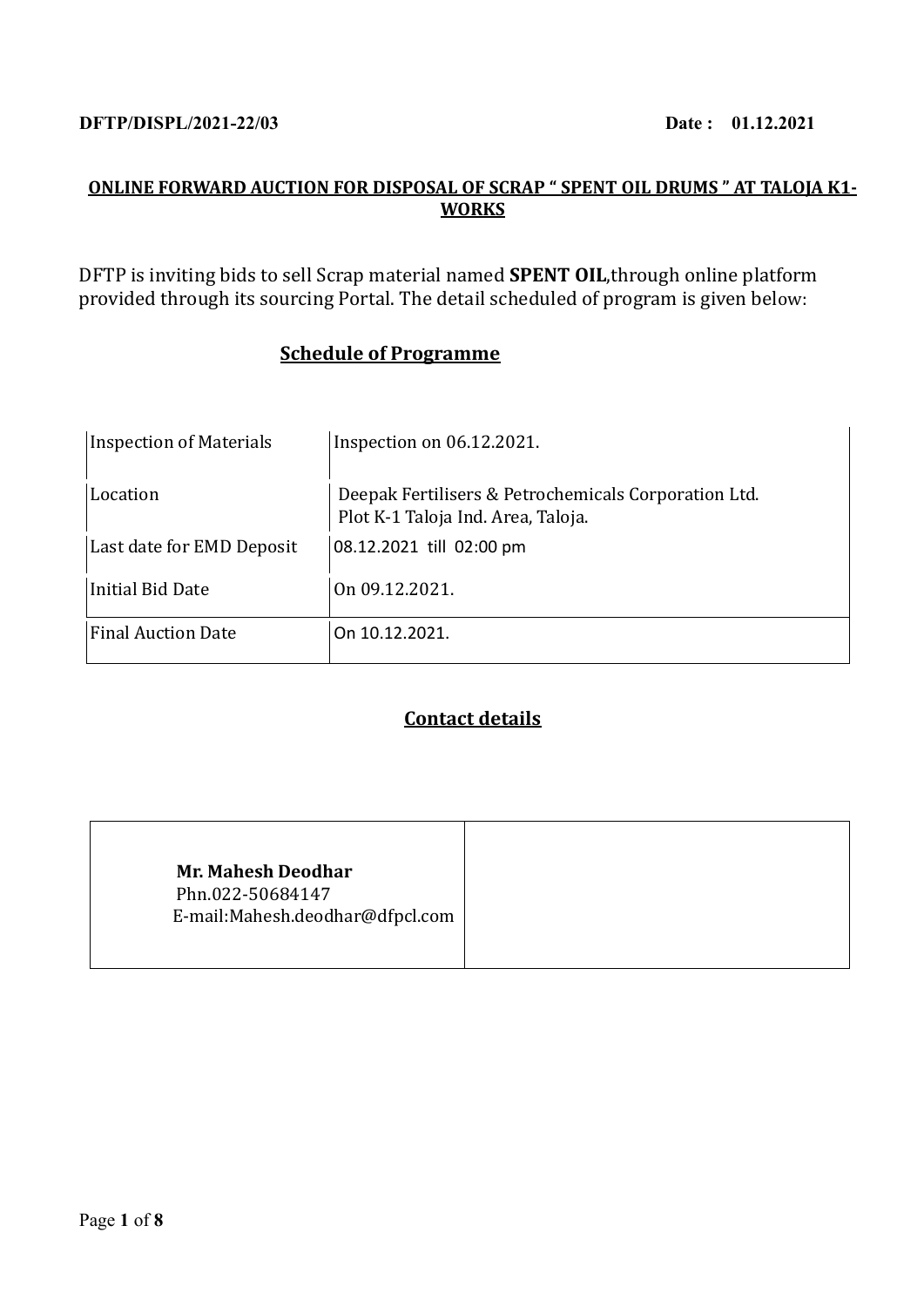| SR.NO. | <b>DESCRIPTION</b>     | <b>UOM</b> | $K-1$<br>QTY | <b>EMD</b> | GST |
|--------|------------------------|------------|--------------|------------|-----|
|        | <b>SPENT OIL DRUMS</b> | <b>NOS</b> | 600          | 300000/-   | 18  |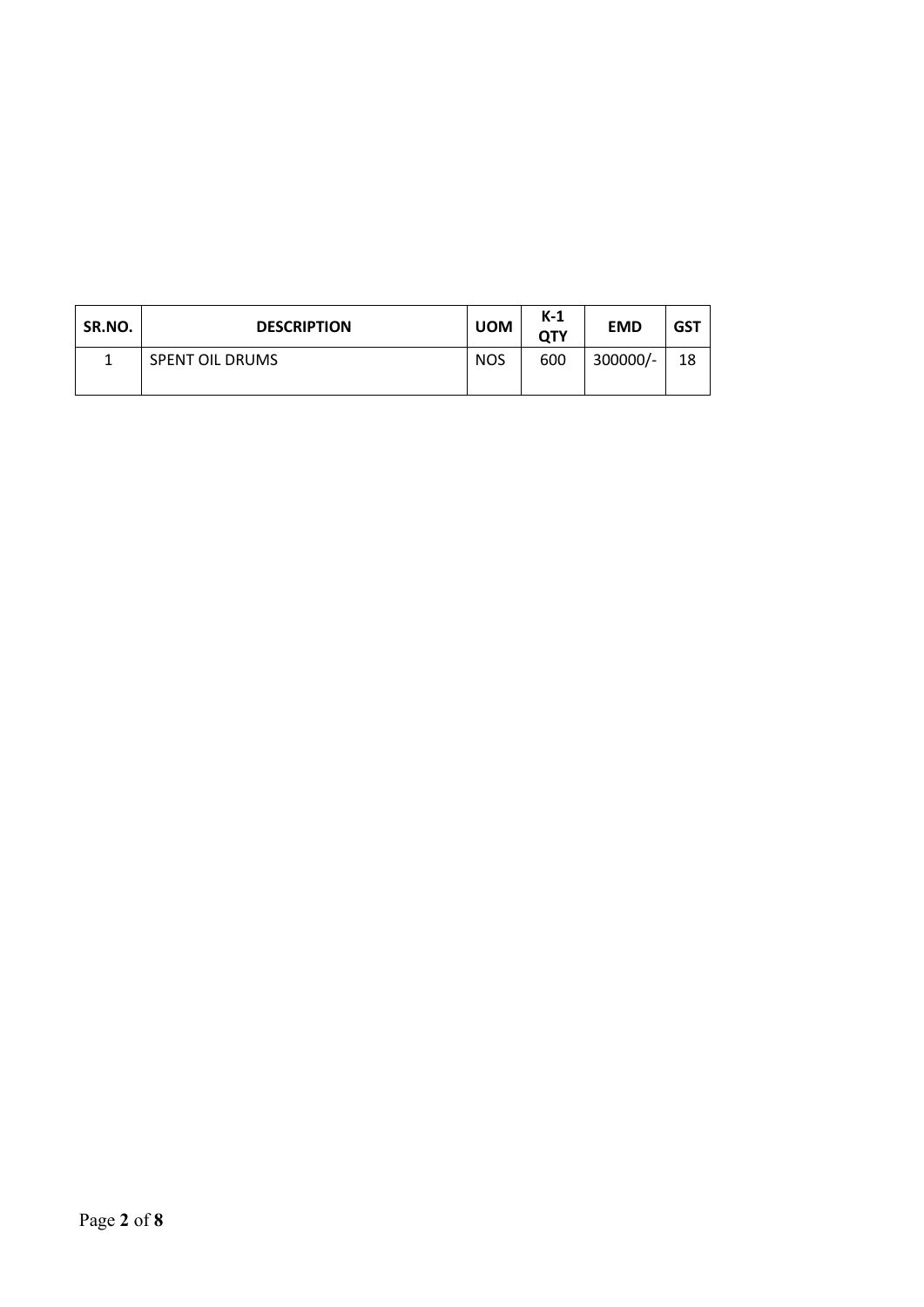## **TERMS & CONDITIONS OF THE ONLINE AUCTION**

### **Definitions**

- ➢ **SELLER**: Seller **Deepak Fertilisers And Petrochemicals Corporation Ltd** is further referred in this catalog, as **DFTP.**
- ➢ **BIDDER:** Any person as a proprietor OR a partner OR an authorized representative of any company OR any legal entity and who is having a license from MPCB as a oil preprocessor AND paying the requisite EMD and registered with us and who makes or places a bid for and purchases the scrap in full is considered as a bidder.
- ➢ Successful Bidder is that Bidder in whose name confirmation of sale Order is issued by the seller.

## **1.0GENERAL TERMS & CONDITIONS**

# **1.1 Water removal / manual filtration will not be permitted at our works. Scrap customer has to lift filled drums of spent oil "AS IS WHERE IS BASIS " condition from our plant. Only top up of drums will be allowed.**

- 1.2 Subject to the reserve price, if any, fixed by the SELLER and subject to the term and conditions set out herein, sale shall be made to the HIGHEST BIDDER on **"AS IS WHERE IS BASIS"** and **"NO COMPLAINT BASIS."** The Seller does not undertake any responsibility to procure any permission/license etc. in respect of the auction property offered for sale.
- 1.3 SELLER reserves the right to modify and amend the terms & conditions and announce the same at any time before the entire auction concludes. Announcements made during the auction in the auction room and changes made in the catalogue including start price, bid increment/decrement, extension of time for lots where bids are received or not and any other additional conditions OR correction in the catalogue and/or additions or deletions of items being offered for sale are being done with the consent and knowledge of the seller.
- 1.4 Participation and bidding shall be treated as conclusive evidence of the fact that the bidder has inspected the materials and who have not been previously blacklisted by **DFTP** and the documents pertaining to it and is satisfied in all respects regarding quantity, quality, condition of the scrap.
- 1.5 Final decision regarding participation will be with the Company. It shall also imply that the bidder has carefully gone through and understood the terms and

conditions of the scrap sale including the amendments if any. Seller will not entertain any complaints or objections once Bid is placed.

1.6 The highest bidder does not get any right to demand acceptance of his offer. SELLER reserves the right to accept / reject / cancel any bid, withdraw any portion of the Property at any stage even after acceptance of bid/ issue of delivery order or release order/ deposit of full value by successful bidder without assigning any reason thereof. In the event of such rejection/ cancellation/ withdrawal, SELLER, shall refund the value of Auction Property, if paid for, to the successful bidder. SELLER shall not be responsible for any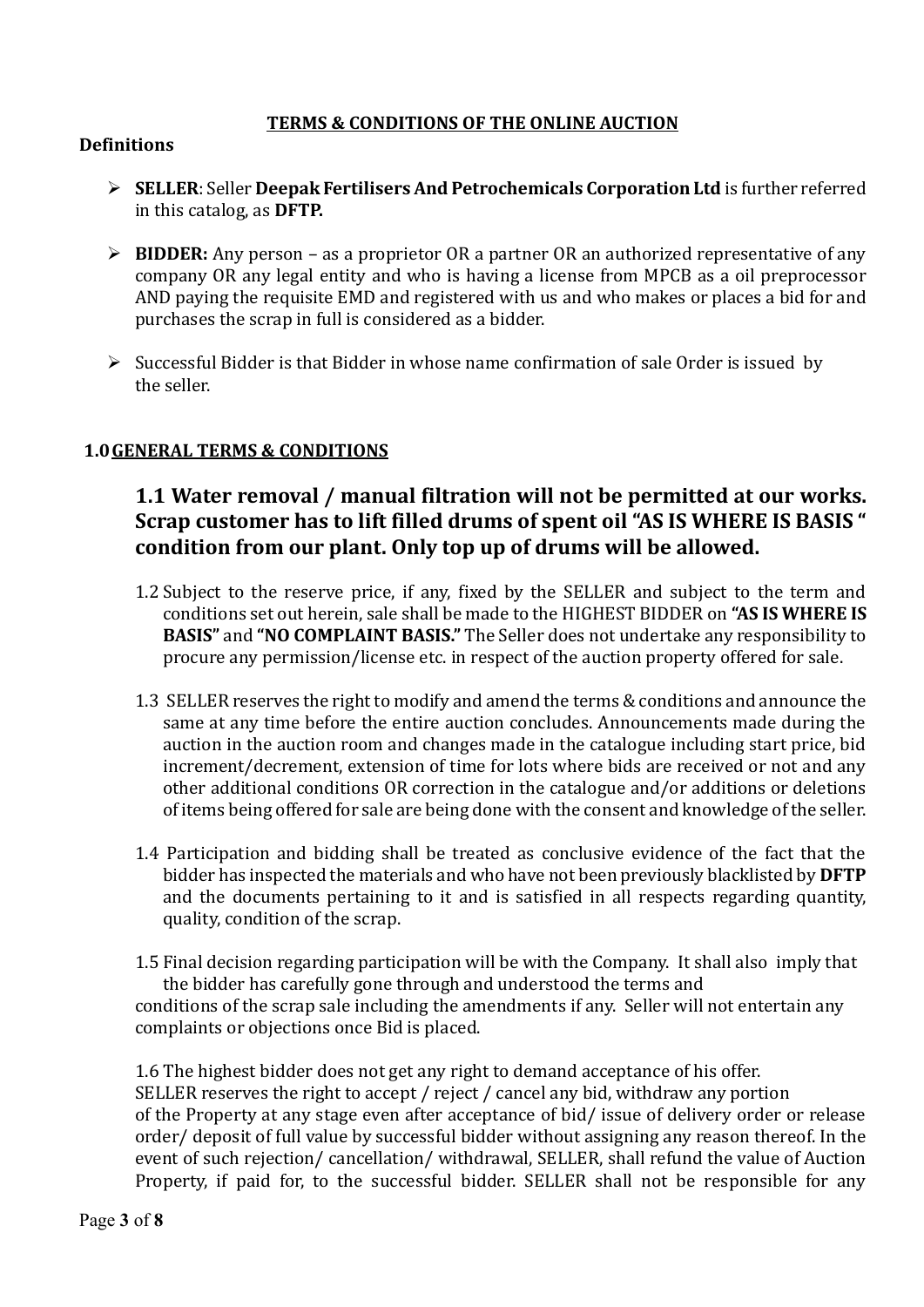damages/loss whatsoever to the successful bidder because of such withdrawal.

#### **3.0 PARTICIPATION**

3.1 The prospective bidder has to register with the DFTP by submitting the KYC form duly filled and signed along with self -attested copies of their PAN Card, valid GST registration certificate, and address proof by way of electricity bill, or telephone bill, or Bank account statement. The prospective bidder after completing the registration process shall have to deposit Earnest Money Deposit (EMD) through RTGS only. Other mode of payment will NOT BE ACCEPTED.

3.2 Duly filled Declaration Form to be submitted along with visiting card at DFTP/STL site office along with Earnest Money Deposit (EMD).

3.3 Only after completion of the registration process and deposit of EMD payment in prescribed way as outlined in 3.1 above, seller will activate the User – Identity to enter Website Sourcing Portal.

3.4 Bidders SHOULD NOT disclose their PASSWORD to anyone and safeguard its secrecy. Bidders are advised to change the Password.

3.5 In case of successful bidder, the EMD amount will be converted into Security Deposit (SD) and same shall be refunded after satisfactory execution of order. For unsuccessful bidders EMD will be refunded from DFTP/STL site office. Under any case SD/EMD shall not bear any interest.

#### **4.0 Validity of Bid Prices:**

 The bid price would be valid till **Six months** from the date of acceptance of sale order. Sale order shall be released within 45 days from date of completion of bid.

#### **5.0 Payment**

5.1 All payments (EMD/Material value) shall be made by RTGS in favour of **Deepak Fertilisers and Petrochemicals Corp. Limited**.

**5.2 The EMD amount will not attract any interest at any given of time.**

5.4 **The successful bidder has to make advance payment equal to the 50% of total quantity offered in auction with the rate arrived in bid inclusive of taxes within seven days from the Sale Order acceptance date,** 

5.5 **In case, successful bidder fails to deposit the value of 50% of material as per Sale order within seven days from release of Sale Order, their EMD will be forfeited and bidder will be blacklisted in view of non-compliance of terms of tender document.**

**5.6 Once 50% is exhausted against material value of delivery. Further based upon**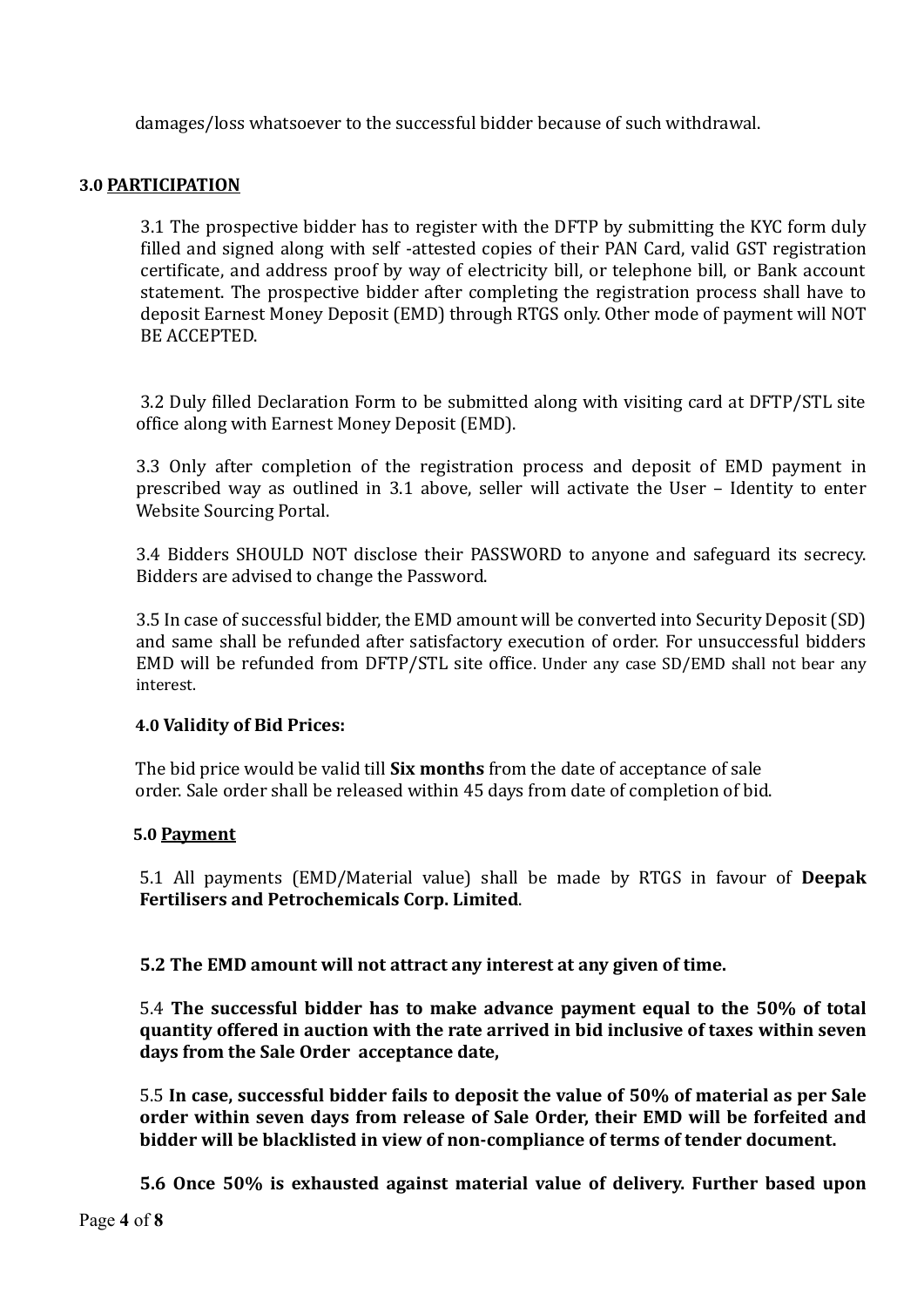**material availability material value is to be deposited with in four days of intimation, failure of which lead to termination of contract and EMD will be forfeited.**

5.7 **The successful bidder must execute the Sale order in 100% of the Sale Order quantity OR period of Sale order whichever is exhaust earlier.**

5.8 **If Purchaser fails to lift the material with expected rate of lifting, after two reminders with a gap of 3 days DFPCL reserves the right to terminate the Sale Order AND sale the shortfall quantity to any other agency with available rate in market. The differential rate for the shortfall quantity will be debited to the defaulted Purchaser & will forfeit the EMD.** 

5.9 **In case DFPCL is offering the quantity less, compare to the quantity of Sale Order within the validity period of Sale Order, the amount equal lent to shortfall quantity will be refunded to successful bidder by DFPCL after completion of validity period of Sale order.** 

### **6.0 DELIVERY**

6.1 On receipt of approval from competent authority for the disposal, the Seller will issue final Sale Order to the Approved bidder thereby enabling him to start lifting the available materials within a **week time.**

6.2 If material for disposal is available, with in seven days to be arranged by buyer.

6.3 The successful bidder shall not be entitled to choose or pick up any material from the lot. They must lift the entire material as available in the plant. Byer will be allowed to top-up the half filled drums after contamination of water, if any.

6.4 The loading of material will be permitted **between 09:30 am to 4.30 pm strictly.** the goods should be collected before 0**4:30 pm** on all working days (except Saturdays, Sundays & Holidays) with minimum one day advance intimation to job coordinator. Successful bidders should ensure that the material clearance is as per the seller's instructions. Proper cleaning and upkeep of scrap storage area /yard from where the material is lifted is the responsibility of the successful bidder. In the event of non-adherence to the above by the successful bidder, seller will reserve its rights to impose penalties/forfeiture of EMD.

6.5 The loading of the material will be in the presence and authorization of **DFPCL**.

6.6 The successful bidder will make his own arrangement for lifting, loading and transporting the material UNDER HAZARDUS CERTIFIED VEHICLES from the factory premises and he will not claim any sort of assistance whatsoever or charges from the company.

6.7 The seller may grant suitable extension of delivery schedule /period to the Buyer ,In case seller is unable to deliver the goods within the specified time due to unforeseen administrative reasons, then the seller shall grant suitable extension of delivery period to the Buyer without any penalties till the expiry of such extended period. However, the Buyer shall not be entitled to claim any compensation for such dela

6.8 While taking delivery of the material, it will be at the discretion of the seller or its authorized representative to direct the manner / order in which the materials or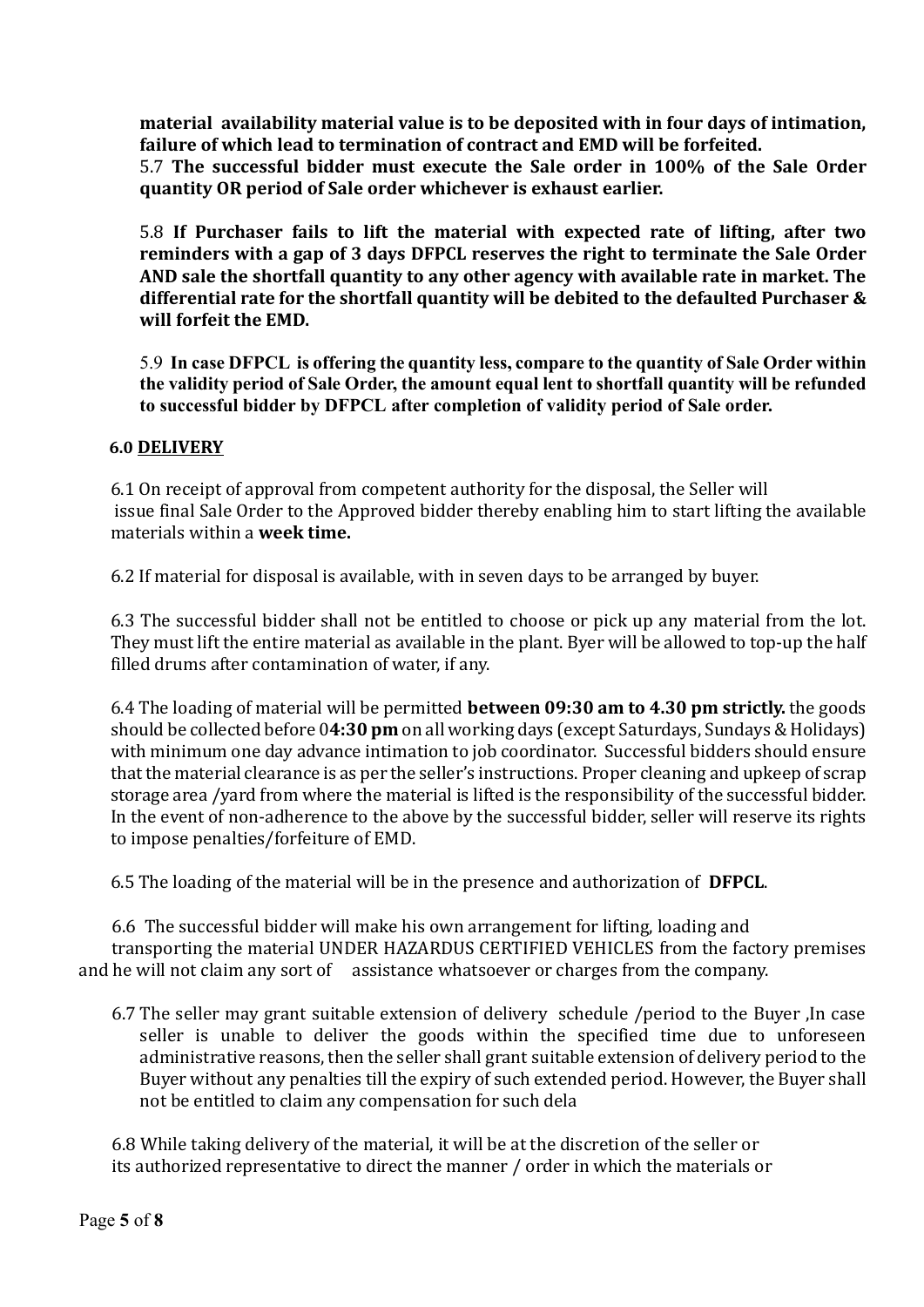lots shall be removed. No segregation of the items of any lot is allowed inside the seller's premises.

6.9 The representative of Buyer must have authority at the time of delivery latter by which shall be presented to the seller. The seller may in his entire discretion decline to act on any such authority and it shall be for the Buyers to satisfy the seller that the authority is genuine. Delivery to such authorized person will constitute valid delivery and no claim shall lie against the seller on any account thereafter.

6.10 Once the goods / materials are taken out of the factory gate, Buyers will be solely responsible for all sorts of claims like shortage, damage, incident leading to social responsibilities, accident, loss of material etc.

6.11 Resale / Sale in transit will not be recognized. The Buyers shall not be entitled to resell any lot or part of a lot while goods are still lying within the premises of the seller and no delivery would be affected by the seller to any person other than the Buyers whose names are mentioned in the sale order/Delivery order.

6.12 Buyers and his men are subject to the security rule of seller in force while in the seller's premises. The Buyers/s, their workmen agents or representatives shall not commit any nuisance, theft or indulge in any antisocial activities in the seller's premises and the Buyers shall be liable for the good conduct, safety & discipline of his workmen. In case of any such activity, delivery will be suspended and strict action as per law will be taken including forfeiture of EMD.

6.13 While taking delivery of the material, the Buyers shall be responsible for any damage caused by their man/ vehicle to DFPCL/ STL's machinery, property, men within the premises including causing hazard to environment . The SELLER may at its option arrange to make good such damages and the Buyers shall pay for the same on demand. If such payment is not made on demand, the SELLER may forfeit the EMD/Security Deposit or may stop delivery of the material till payment is made.

6.14 SELLER will not be responsible for any injuries caused due to accident within its premises either to the buyer or his representative / labor etc., and the buyer will make proper arrangements for any claim arising out of the employment under any status. It is the responsibility of the buyer to provide necessary safety appliances (like hand gloves / safety shoes and gogles etc.,) to the laborers, who are engaged for loading the materials.

6.15 If any accident or damage to the property / life etc. arises by reason of any act of negligence / omission / default or non-compliance with any of the Terms & Conditions or statutory regulations or rules and regulations applicable within the

Seller's premises, on the part of the Buyer / his representative or employees, resulting in death or injury to any persons or damages to the property of the SELLER or any third party, then in such an event the Buyer will have to pay compensation to such person including the employees of the SELLER for such accident or injury / death or damage caused to their employees or to any of the Seller's employees or to others or to the Seller's property. The Buyer shall in such event, keep the SELLER fully indemnified from any demand, claims or proceedings thereof.

6.16 In case the whole or any part of the goods sold remained uncleared, after due date as stated in the delivery schedule, the buyer shall have no claim whatsoever on the goods remaining uncleared and the amount paid to **DFTP** will stand forfeited at the expiry of the said period.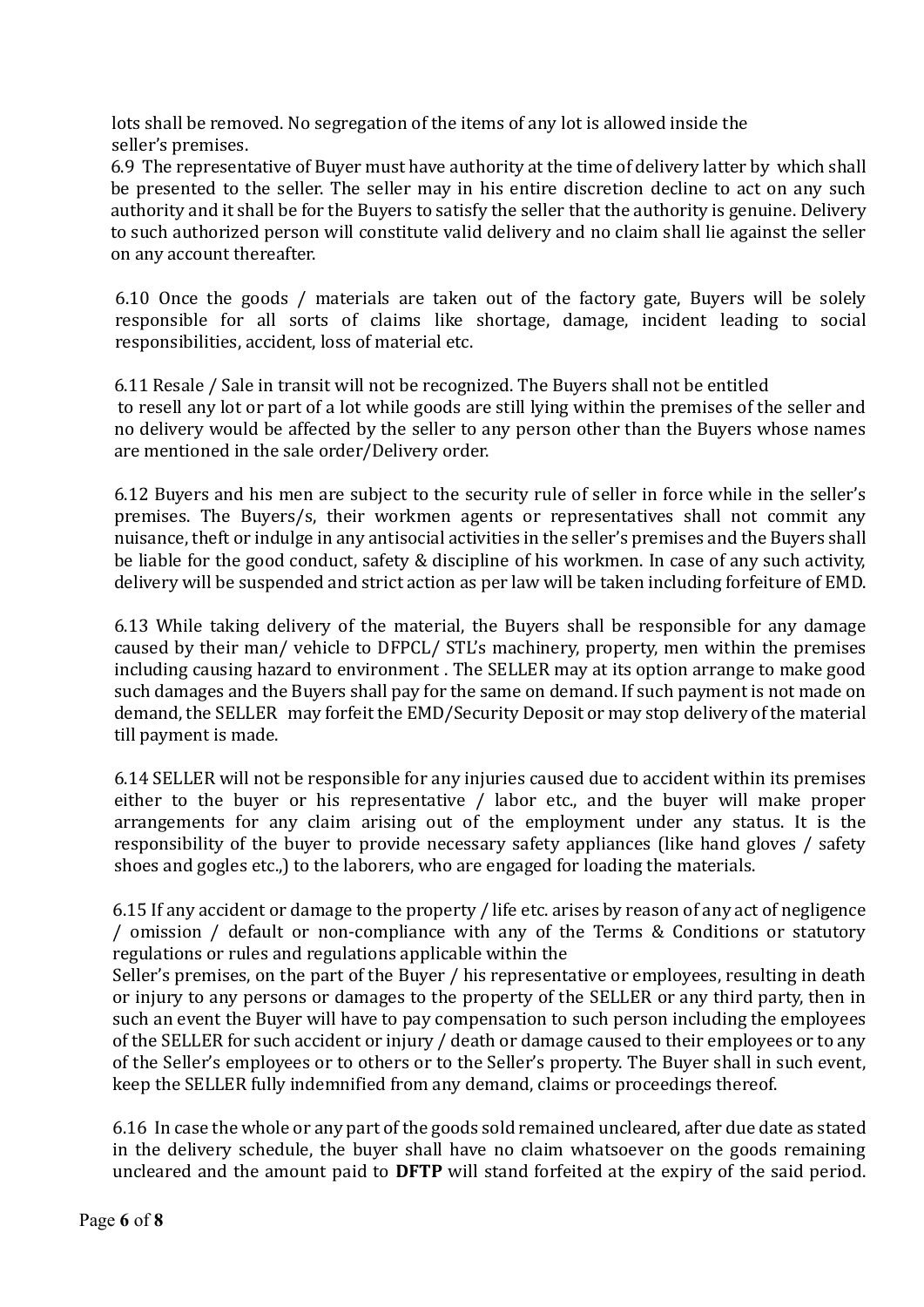**DFTP** shall have right to dispose of such goods in any manner they like. The buyer shall have no right whatsoever for any compensation on this account.

6.23 The buyer shall not be entitled to resell any lot or part of a lot while the goods are lying in the premises of the **DFTP/STL** and no delivery would be affected by the **DFTP/STL**  to any person other than the buyer.

6.24 Disposal of scrap is to be done against advance payment made through RTGS by scrap customer.

## 7.0 **Safety of labors and Statutory compliance of labor law/ rules/ regulations**

7.1 The Buyer shall be responsible to ensure the safety of their employees/ follow/ representative/ contract labor as per **DFTP/STL** stipulations and other statutory safety regulations. Buyer shall ensure that all his workmen on site use suitable PPE like safety hand gloves, helmets, masks and goggles etc., as necessary for their safety.

7.2 The buyer shall be responsible to secure compliances with all Central and State laws as well as the rules, regulations, byelaws / notifications and orders of the local authorities and statutory bodies as may be in force from time to time. Buyer must comply with all statutory obligations like **Labor License, ESIC, PF** etc. whichever is applicable. In case of noncompliance of statutory obligations, the SELLER may stop delivery of the material or may forfeit EMD/Security Deposit.

### **8.0 Disputes / Arbitration**

8.1 In case of any dispute arising out of or relating to the terms of the sale order the matter shall be referred to one arbitrator appointed by Deepak Fertilisers and Petrochemicals Corp. Limited. The arbitrator shall act in accordance with the provisions of Arbitration and Conciliation Act, 1996. The venue of arbitration shall be **Mumbai**.

8.2 An authorized official or any other person appointed by the seller shall decide any dispute arising between the successful bidder and seller. The decision of the Arbitrator shall be final and binding on both the parties.

## **9.0 Termination of Contract –**

**DFTP** reserves the right to terminate the contract at any time on the following ground.

- Unsatisfactory execution or performance of the contract by the Buyer.
- For improper behavior of the buyer or by his employees / agents / representatives or breach of the terms and conditions of the contract.
- Or for the reason, whatsoever, as may deem fit to **DFTP** for termination of the contract.
- Non-fulfillment of submission of statutory details like MPCB valid Licence, GST Certificates or anyother tax compliance before dispatch of materials.